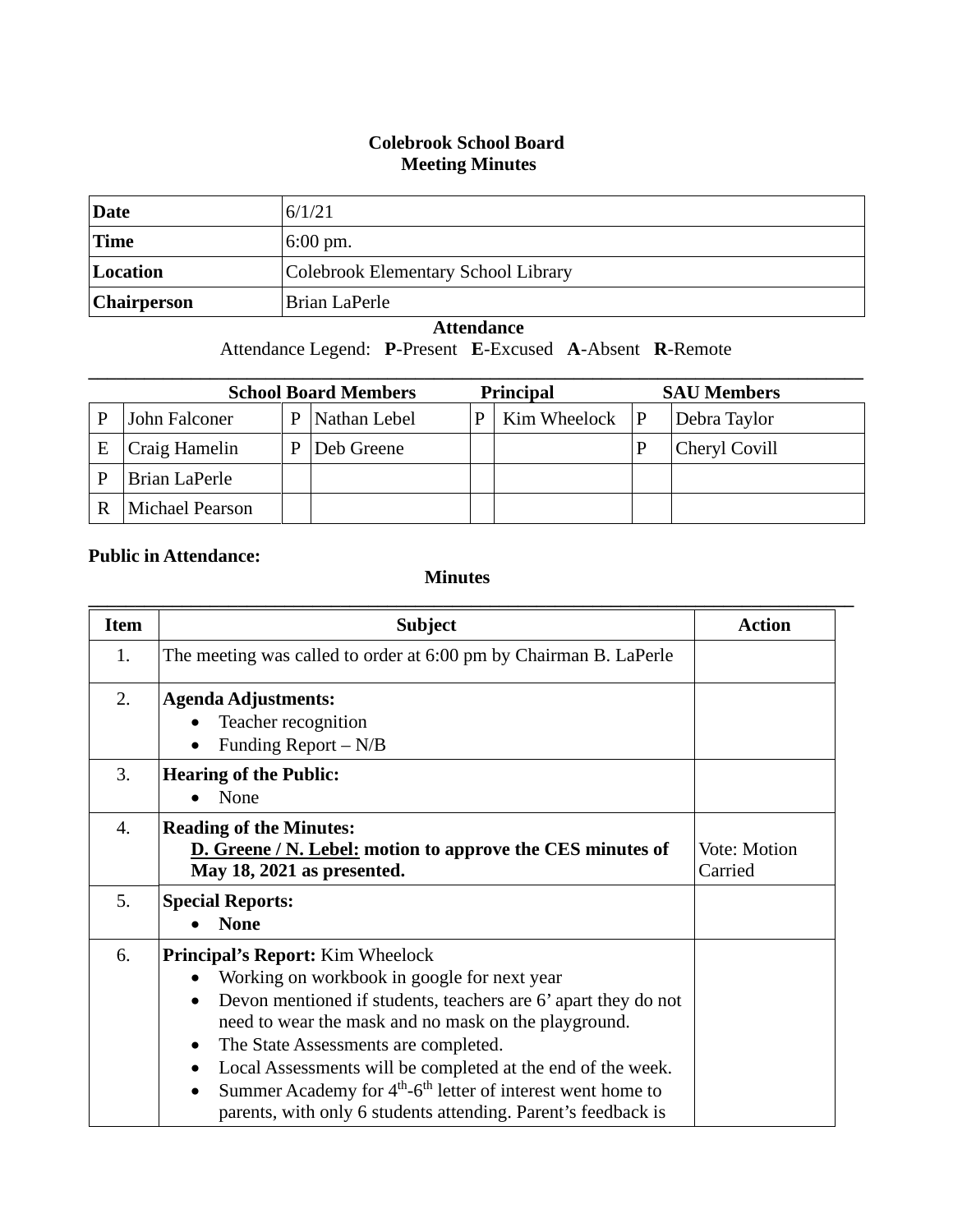|    | not to send their child to school in the summer due to the<br>COVID year. Kim is reaching out to offer a "Summer Activity"<br>Folder" tailored to student needs based on assessments.<br>Kim being the only CPI instructor in the SAU, will be training<br>staff in the fall.<br>Ryan Call and Kim Wheelock are the certified ALICE<br>instructors for Colebrook, and they will be training staff in the<br>fall.                                                                                                                                                                                                                                                                                                                                                                                                                                                                                                                                                                                                                                                                                                                                                                                                                                                                                                                                                                                                                                                                                                                                                                                     |  |
|----|-------------------------------------------------------------------------------------------------------------------------------------------------------------------------------------------------------------------------------------------------------------------------------------------------------------------------------------------------------------------------------------------------------------------------------------------------------------------------------------------------------------------------------------------------------------------------------------------------------------------------------------------------------------------------------------------------------------------------------------------------------------------------------------------------------------------------------------------------------------------------------------------------------------------------------------------------------------------------------------------------------------------------------------------------------------------------------------------------------------------------------------------------------------------------------------------------------------------------------------------------------------------------------------------------------------------------------------------------------------------------------------------------------------------------------------------------------------------------------------------------------------------------------------------------------------------------------------------------------|--|
| 7. |                                                                                                                                                                                                                                                                                                                                                                                                                                                                                                                                                                                                                                                                                                                                                                                                                                                                                                                                                                                                                                                                                                                                                                                                                                                                                                                                                                                                                                                                                                                                                                                                       |  |
|    | Superintendent's Report: Debra Taylor<br>Plans for high school graduation are underway. This year two<br>$\bullet$<br>philanthropic foundations of the NH Charitable Foundation are<br>offering every member of the class of 2021 an early<br>graduation gift: a free class at any of NH seven community<br>colleges in the fall.<br>Congrats to the students who received academic honors this<br>$\bullet$<br>year.<br>The school boards have approved plans to engage an engineer<br>to recommend improvements to our HVAC system. These<br>expenditures will be covered through our ESSER II grants.<br>The leadership team prioritized school improvement strategies<br>and plans for summer and fall 2021 which will be funded<br>through ESSER grants. Plans will include:<br>Professional development for student behavior support<br>CPI social-emotional training<br>Teacher and leadership support<br>п<br>The school is also exploring:<br>reinstatement of afterschool and enrichment programs<br>for students<br>credit recovery programs for high school students<br>mentoring programs for new teachers and<br>п<br>paraeducators<br>outdoor fitness stations for students, and more<br>They will provide further updates as their examinations<br>of additional needs and school improvement needs<br>evolve.<br>Staff appreciated the tote bag, notebook, and water bottle for<br>the school board gifts.<br>Connecticut River Collaborative Committee met on May 17. It<br>was agreed that the full committee will suspend meeting this<br>summer and will reconvene in September. |  |
|    | Following a review of the committee ranking survey,<br>the majority of voting members selected a regional HS<br>and CTE in Canaan and PK-8 schools in the local<br>elementary schools.                                                                                                                                                                                                                                                                                                                                                                                                                                                                                                                                                                                                                                                                                                                                                                                                                                                                                                                                                                                                                                                                                                                                                                                                                                                                                                                                                                                                                |  |
|    | Two subcommittees will convene over the summer<br>One will review the financial analysis and attorney<br>feedback on the articles of agreement                                                                                                                                                                                                                                                                                                                                                                                                                                                                                                                                                                                                                                                                                                                                                                                                                                                                                                                                                                                                                                                                                                                                                                                                                                                                                                                                                                                                                                                        |  |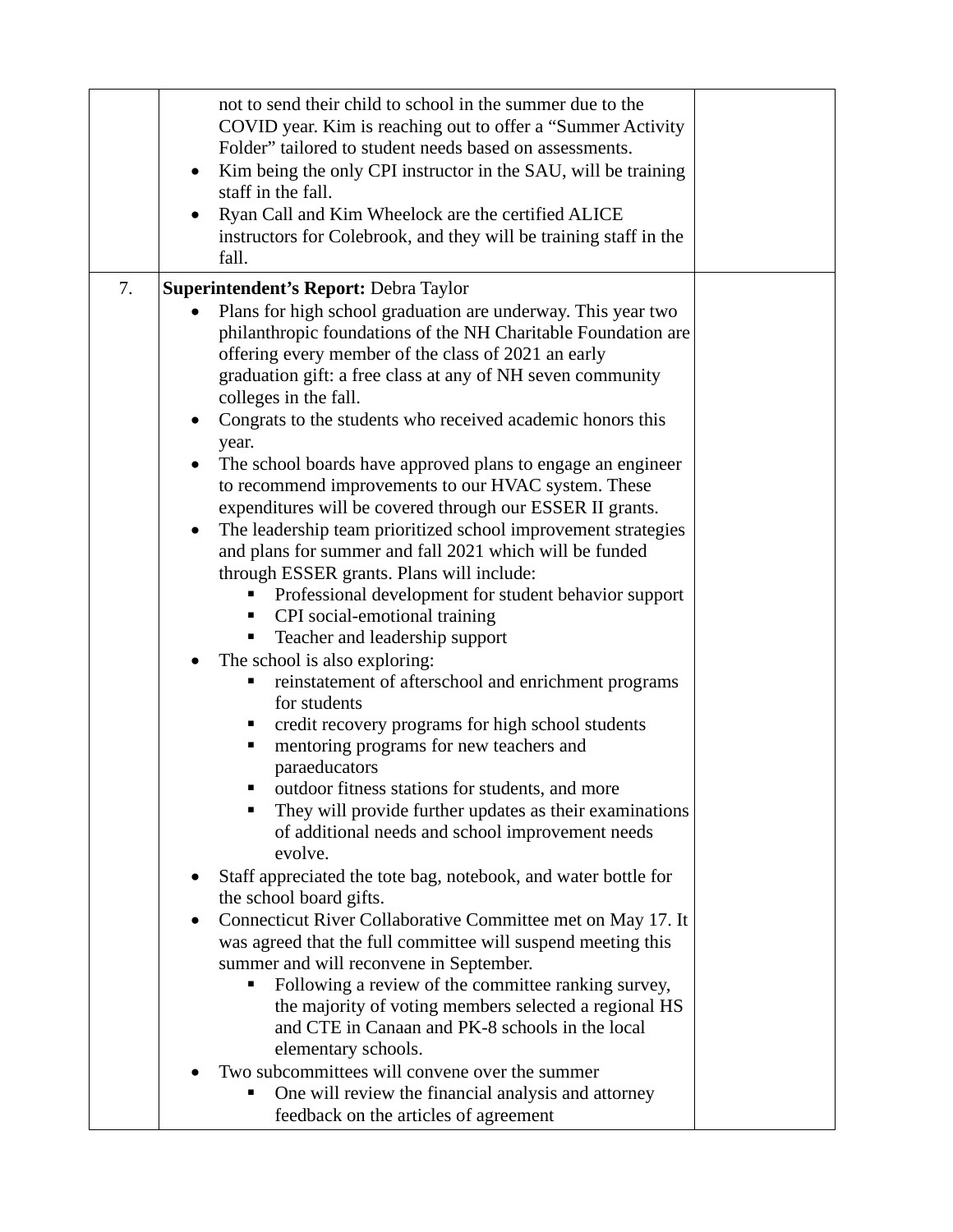|    | One will develop a marketing/communication plan to<br>inform the community of the success of our current                           |  |
|----|------------------------------------------------------------------------------------------------------------------------------------|--|
|    | collaborative efforts.                                                                                                             |  |
|    | CTE program has hired Chris Damato as the CTE director.<br>$\bullet$                                                               |  |
|    | Debra has invited the Columbia School Board to consider                                                                            |  |
|    | attending the 2 <sup>nd</sup> Colebrook School Board meeting.<br>Jessica Klee has been hired as a $4th$ -grade elementary teacher. |  |
|    |                                                                                                                                    |  |
| 8. | <b>Business Administrator's: Cheryl Covill</b><br>Grant Funds - Elementary and Secondary School Emergency                          |  |
|    | Relief III (ESSER III) partial funding has been released.                                                                          |  |
|    | ESSER II expenditures must align with COVID needs                                                                                  |  |
|    | however, ESSER III appears to have broader scope for                                                                               |  |
|    | projects. The Administrative team is working on the ESSER II<br>grant which I will share at the meeting.                           |  |
|    | Board thoughts are fixing the gym ceiling, windows,                                                                                |  |
|    | and do more research on remodeling and maybe                                                                                       |  |
|    | expansion.                                                                                                                         |  |
|    | A lot of discussion of what path to proceed. Everyone<br>ш<br>needs to work together on working with the CTE                       |  |
|    | programs and do what is best for the students.                                                                                     |  |
|    | Cheryl will add to the next round of board meetings a public                                                                       |  |
|    | hearing to accept and expend the funds. This was advised by<br>the attorney to hold a public hearing.                              |  |
|    | There is no emergency order that dispenses with the<br>$\bullet$                                                                   |  |
|    | requirements of a public hearing under RSA 198:20-b on the                                                                         |  |
|    | acceptance and appropriation of unanticipated funds in excess                                                                      |  |
|    | of \$5,000. Emergency Order 23 and 38 do dispense with the<br>requirements of public hearings under RSA 32:11, I. The              |  |
|    | Attorney General has interpreted one of the emergency                                                                              |  |
|    | statutes, RSA 21-P:43, very broadly to dispense with the                                                                           |  |
|    | public haring for all emergency funds from the federal                                                                             |  |
|    | government.<br>National Forrest Reserve Funds – Coos County has released                                                           |  |
|    | National Forest Reserve Funds in the amount of \$7,038.29.                                                                         |  |
|    | Driver's Education – Amy Leighton will no longer offer                                                                             |  |
|    | Driver's Education for the 2021-2022 school year. This has                                                                         |  |
|    | been a contracted service for many years. There are a couple<br>of options:                                                        |  |
|    | Contact the Lancaster Driver Ed teacher and contract                                                                               |  |
|    | with them                                                                                                                          |  |
|    | Advertise and hire your own teacher (there is a great<br>п<br>deal of work and PD for certification)                               |  |
|    | Parent responsibility                                                                                                              |  |
|    | Cheryl will explore and will contact the Lancaster Driver's Ed.                                                                    |  |
|    |                                                                                                                                    |  |
|    |                                                                                                                                    |  |
|    |                                                                                                                                    |  |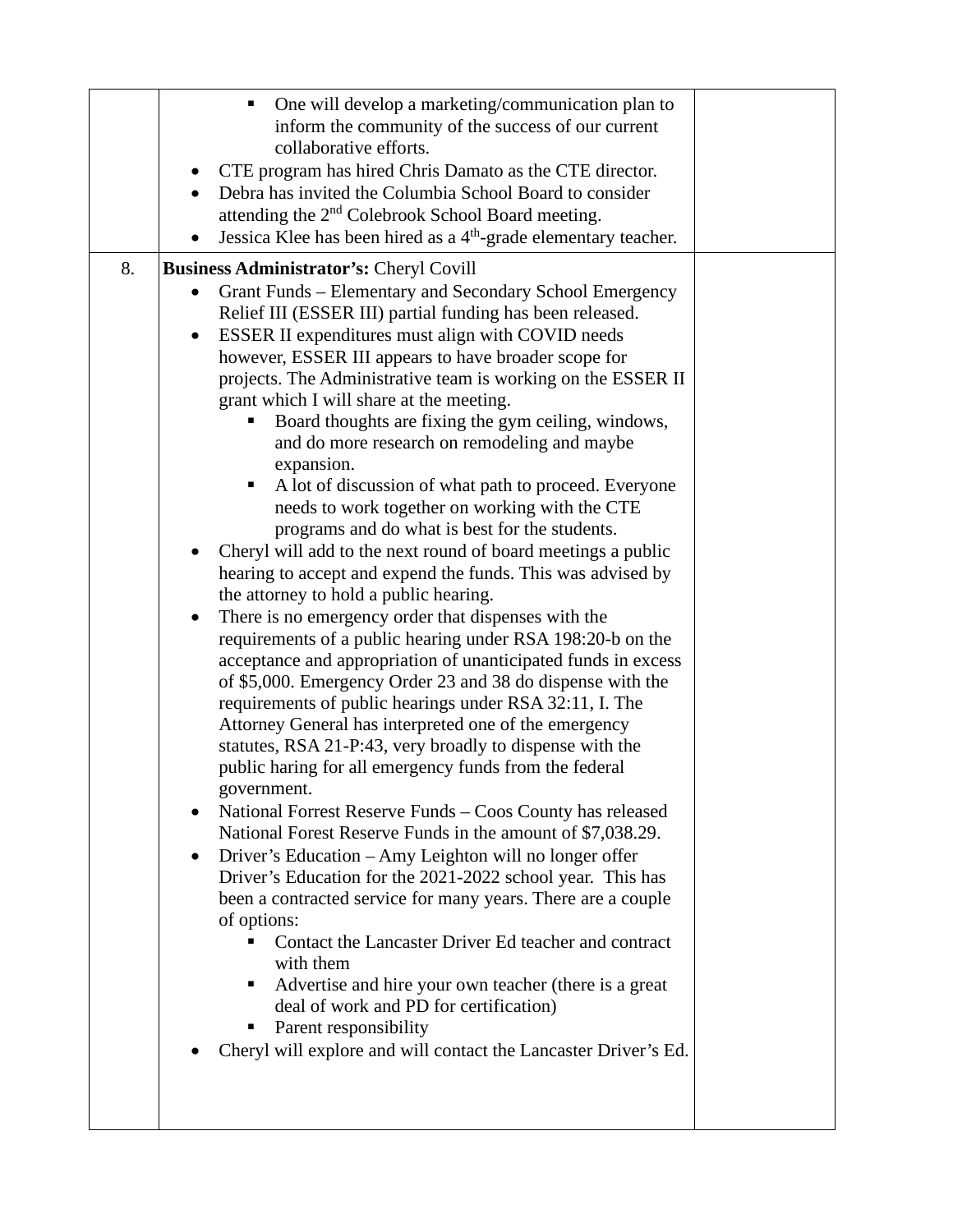|     | Fuel Bids – two bids were received                                                  |                         |
|-----|-------------------------------------------------------------------------------------|-------------------------|
|     | #2 Fuel Tanker Price                                                                |                         |
|     | C Bean - 2.129<br><b>CN Brown - 2.239</b><br>#2 Fuel – Pedal Truck<br>п             |                         |
|     | $CN Brown - 2.239$<br>C Bean $-2.2179$                                              |                         |
|     | LP Gas<br>٠                                                                         |                         |
|     | $C$ Bean $-1.399$<br>CN Brown $-1.359**$                                            |                         |
|     | ** CN Brown removed their bid for the CA building (this would                       |                         |
|     | require providing tanks)                                                            |                         |
|     | The LP Gas for the Academy - Chip is willing to honor the                           |                         |
|     | contract as long as we own the building. He would re-negotiate<br>with a new owner. |                         |
|     | Kitchen Equipment - Cheryl mentioned they have awarded                              |                         |
|     | some of the equipment.                                                              |                         |
|     | <b>NH School Board Association Business: John Falconer</b>                          |                         |
|     | Keep checking emails                                                                |                         |
|     | No more remote session unless of health issues                                      |                         |
|     | A lot going on in the Senate and House                                              |                         |
| 10. | Co-Curricular Committee Report: Brian LaPerle                                       |                         |
|     | Spoke on pulling everything together                                                |                         |
| 11. | <b>Building Committee:</b> Craig Hamelin / Cheryl Covill                            |                         |
|     | Received 3 individuals interested in the CA building, more                          |                         |
|     | info at the next board meeting.                                                     |                         |
| 12. | <b>Policy Committee Report: Deb Greene</b>                                          |                         |
|     | None                                                                                |                         |
| 13. | <b>Negotiations Committee Report: John Falconer</b>                                 |                         |
|     | None                                                                                |                         |
| 14. | <b>Curriculum Committee Report: Nathan Lebel</b>                                    |                         |
|     | Removed Deb Greene name, added Nathan Lebel                                         |                         |
| 15. | <b>Technology Committee Report: Nathan Lebel</b>                                    |                         |
|     | None                                                                                |                         |
| 16. | <b>Connecticut River Collaborative Committee Report: B. LaPerle</b>                 |                         |
|     | Already discussed                                                                   |                         |
| 17. | <b>Unfinished Business:</b>                                                         |                         |
|     | APP Plans – nothing new to report                                                   |                         |
|     | $RFP$ – fuel results - done                                                         |                         |
| 18. | <b>New Business:</b>                                                                |                         |
|     | Esser III Program Assurances – no signatures, just a copy for                       |                         |
|     | everyone                                                                            |                         |
|     | Resignation – Nicki Snow                                                            |                         |
|     | <b>D. Greene/J. Falconer: motion to accept Nicki Snow's</b>                         | Vote: Motion<br>Carried |
|     | resignation.                                                                        |                         |
|     | Teacher recognition – Congrats to Kim Wheelock for                                  |                         |